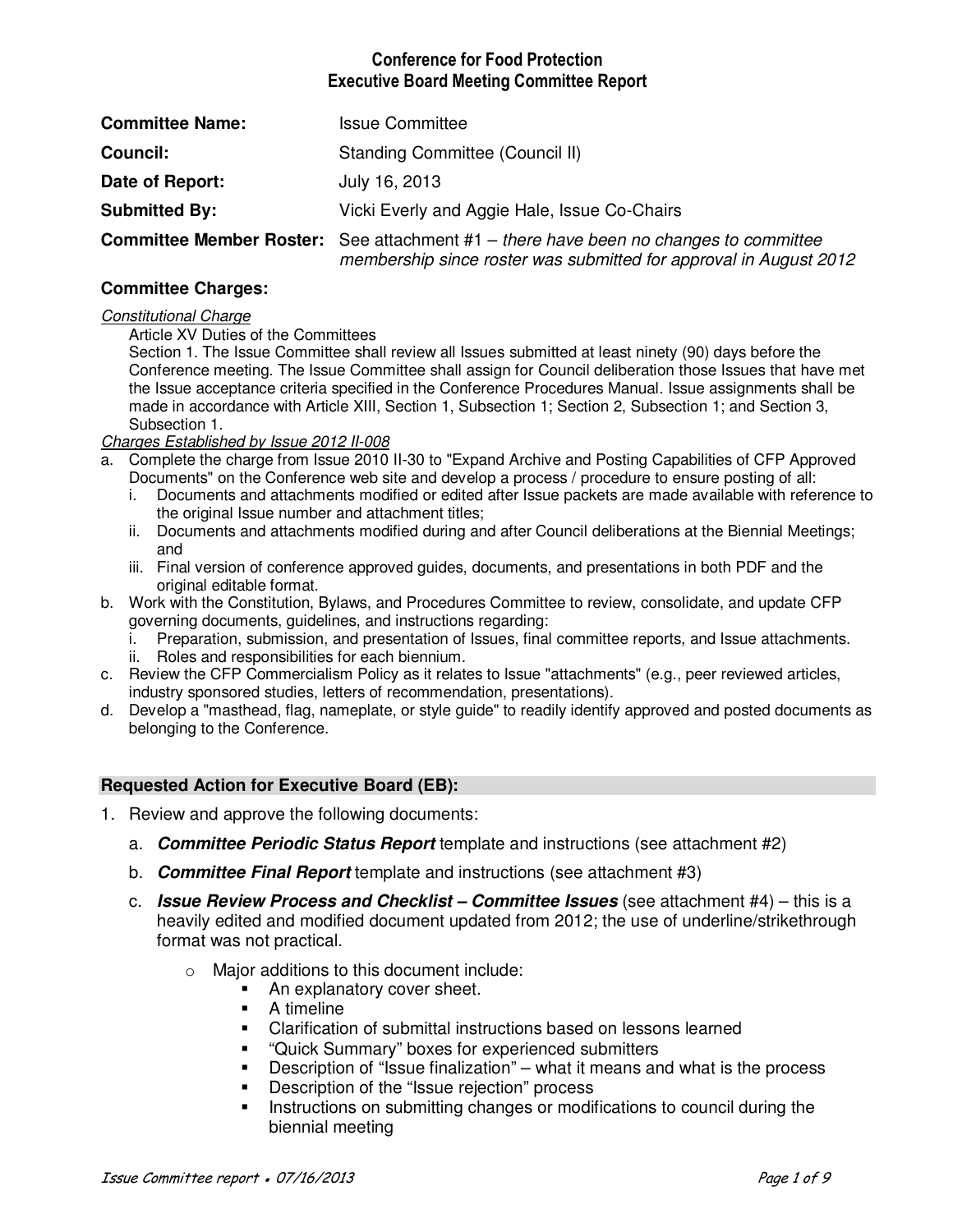- $\circ$  Note: once approved, a modified/abbreviated version will be developed by the Issue Co-Chairs specific for non-committee (independent) submitted Issues
- d. **Edited Issue Submission Info for 2014** (see attachment #5) this document contains narrative from various pages on the CFP web site; edits are in underline/strikethrough format:
	- i. **Terms and Conditions for Issue Submission**
	- ii. **Issue Attachment Limitations**
	- iii. **Late Issue Submission Policy**
	- iv. **Commercialism Policy** no recommended changes; included for reference only
	- v. **Issue Acceptance and Rejection Criteria** recommended for deletion; information incorporated into "Terms and Conditions for Issue Submission"
- 2. Review and approve the following **Committee Members Roster Template and Requirements and Restrictions** (see attachment #1– Issue Committee Roster presented as an example):
	- a. The *Committee Members Roster Template* (as posted on the CFP web site) is the approved roster format for all CFP committees.
	- b. Information to be included on the roster is limited to the following:

| <b>Committee Name:</b> |             |                 |              |          |      |              |                  |       |
|------------------------|-------------|-----------------|--------------|----------|------|--------------|------------------|-------|
| Last                   | First       | <b>Position</b> |              |          |      |              |                  |       |
| <b>Name</b>            | <b>Name</b> | (Chair/Member)  | Constituency | Emplover | City | <b>State</b> | <b>Telephone</b> | Email |

- c. The *Committee Members Roster Template* will be used for:
	- i. Submittal in Excel Format to the EB for review and approval of Committee Members
	- ii. Posting as a PDF document on the CFP web site (not to be posted in Excel)
	- iii. Submittal in Excel format to the Executive Assistant (EA) for preparation of the Biennial Meeting program booklet
	- iv. Submittal as a PDF attachment to the committee final report for acknowledgement of Committee Members
- d. Rosters *must* be sized so that *all* required columns fit within the width of standard 8 ½ x 11 inch paper in PDF landscape orientation.
- e. An "expanded roster" may contain additional information (e.g., mailing addresses) for internal committee use by the chair and members; however, the additional information is *not* to be published or disseminated outside the committee.
- 3. Review and approve a new procedure: **Archiving of CFP Documents** (see attachment #6)
- 4. Review and approve draft revisions to the following **Position Description Statements** (see attachment #7) – all suggested edits are in underline/strikethrough format; the majority of edits relate to the Issue process:
	- a. **Council Chair**
	- b. **Council Vice Chair**
	- c. **Committee Chair**
	- d. **Issue Chair**
	- e. **Constitution and Bylaws/Procedures Chair**
- 5. Approve **Placeholder Policy Statement** (suggested language noted below in **bold** font). Once approved, it is requested the statement be **inserted into the appropriate governing document** by the Constitution and Bylaws/Procedures Chair, and submitted as an Issue for the 2014 Biennial Meeting, if necessary.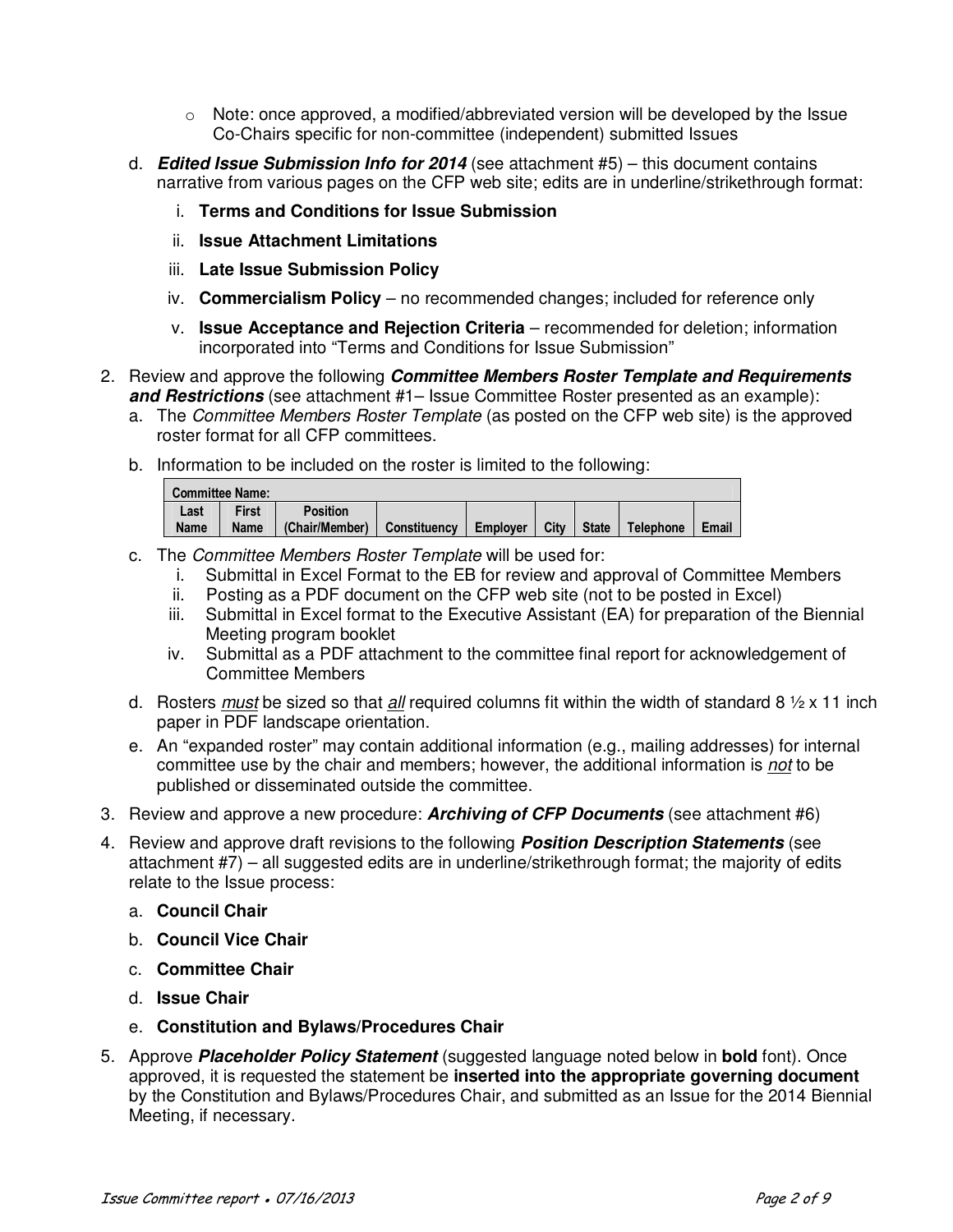*BACKGROUND: Issue Chairs do not have the authority and the online Issue Management Program (IMP) does not have the capability to allow Issues to be entered into the system after the online submittal deadline. Once the Issue submittal deadline passes, it is impossible to submit additional Issues; the only remaining option is utilizing the Late Issue Submittal Policy which is limited to extremely urgent and late breaking Issues.* 

*Therefore, the use of online "placeholder" Issues was implemented in 2008 to ensure that additional Issues could be entered into the online system after the deadline, if those Issues are deemed to be in the best interest of the Conference or to facilitate council debate.* 

*A placeholder is simply a "blank" Issue entered into the online system prior to the submittal deadline by the Issue Chair; this placeholder can then be filled in with the required information at any time prior to Issue finalization.* 

Previous Issue Committee reports to the EB requested clarification on the continued use of placeholder Issues and discussion affirming their use; however, EB minutes do not reflect formal approval of this practice; therefore, formal approval of a policy statement is sought at the request of the Executive Director (ED).

## **Draft Policy Statement:**

**Placeholder or "blank" Issues will be entered into the online Issue Management Program (IMP) by the Issue Chair in advance of the submittal deadline. Placeholder Issues will become finalized Issues ONLY in the following two (2) situations:** 

- **for CFP committees (e.g., "recommendations" from a committee that are stated within the final report but not included in an Issue recommendation, missing the online submittal deadline).**
- **to separate the content of any Issue submitted in advance of the deadline when final review determines the topic is too complex for a single Issue or when it would benefit council deliberation by presenting the topic as separate Issues.**
- 6. Review and approve **"Ownership/Professionalism" Policy Statement** regarding documents submitted via the Issue process (suggested language noted below in **bold** font). Once approved, it is requested the statement be **inserted into the appropriate governing document** by the Constitution and Bylaws/Procedures Chair, and submitted as an Issue for the 2014 Biennial Meeting, if necessary.

*BACKGROUND: Questions have been frequently raised regarding "ownership" of documents submitted to the Conference via the Issue process and whether or not the professionalism of those documents reflects upon the Conference as an organization, or upon the submitter as an individual. A review of the CFP governing documents could find no reference to answer this question; however, the Issue submittal "Terms and Conditions" approved by the Executive Board for the 2012 Biennial Meeting states the following:* 

"Issues become the property of the Conference for Food Protection once accepted finalized by the Issue Reviewers."

*(note: change from "accepted" to "finalized" is proposed for the 2014 Biennial Meeting)* 

# *DISCUSSION POINTS / QUESTIONS:*

- Does the draft policy statement (below) clarify that documents submitted to the EB or via the online Issue process belongs to the Conference and does *NOT* belong to the committee, the Committee Chair, or the Committee Members?
- If committee reports are "the property of" the Conference and their content reflects upon the organization… should these documents be fully reviewed by council "and approved"? Currently, final reports are reviewed by Council Chairs and Issue Chairs and only "acknowledged" by council.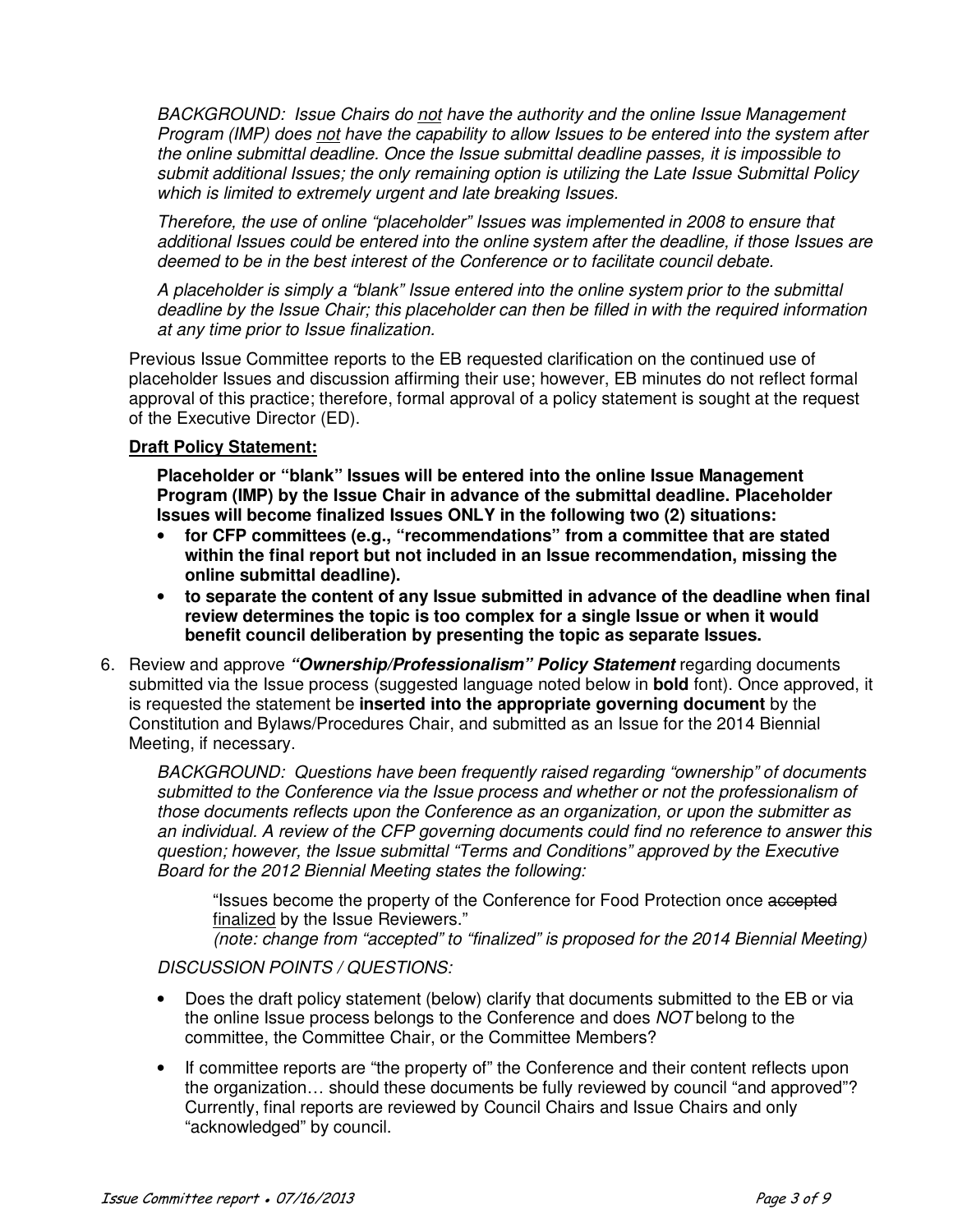• If this policy statement is approved, should Independent (non-committee) Issues be accepted "as submitted" (unedited) as long as basic submittal criteria are met?

*ADDITIONAL BACKGROUND: The intent of review and editing by Issue Reviewers is to help improve clarity, increase readability and understanding, and minimize confusion during council deliberation. The overall goal of Issue and report review is to ensure that all documents move forward in a manner that facilitates council deliberation and to ensure that final "recommended solutions" provide specific and achievable direction. That said, Issue review and clarification can take an inordinate amount of time with some submitters… both from committees and independent submitters.* 

The ED has requested that the Issue Committee seek approval of a policy statement; the following language is submitted for consideration:

### **Draft Policy Statement:**

**Committee-submitted documents reflect upon the professionalism of the Conference as an organization. Once submitted to the Executive Board, or submitted online via the Issue Management Program, all Issues, reports, and content documents generated by a Conference committee belong to, and are solely the property of, the Conference.** 

**Documents and Issues submitted to the Conference by an independent entity do not reflect upon the Conference as an organization and reflect solely on the professionalism of the submitter.** 

**All Issues and attached content documents, once finalized by the Issue Reviewer and accepted for council consideration become the property of the Conference for Food Protection and reflect on the professionalism of the Conference as an organization.** 

7. Discussion and clarification of **"Public domain" and availability/usage of CFP documents**  posted on the web site.

The question has been raised regarding whether or not committee reports, attachments, and Issues posted on the CFP web site are considered to be in the "public domain" and whether use limitations can or should be placed on those documents.

*BACKGROUND: this question originated from a previous request for advance copies of finalized Issues prior to the release of Issue Packets to all Conference members; the ED has requested that the Issue Committee seek clarification from the EB regarding "public domain" of CFP documents and the authority (or lack thereof) for early release of Issues and attached documents.* 

*According to Wikipedia: In informal usage, the public domain consists of works that are publicly available; while according to the formal definition, it consists of works that are unavailable for private ownership or are available for public use* 

*According to Public Counsel Law Center (see supporting attachment #8, page 5): If a work is publicly accessible, like on a web site, does that mean it is in the "public domain"? NO! Just because a work is publicly accessible does not mean that it is publicly available for use by all. The term "public domain" refers specifically to copyright protection, or lack thereof, and does not refer to a work's accessibility. Any work available on the Internet can be copyrightprotected in the same way a physical book in a library or a photograph in a magazine would be.* 

## *DISCUSSION POINTS / QUESTIONS:*

• When are CFP documents considered to be "available"… once finalized and released online in the Issue packets (i.e., before council has reviewed and acknowledged)… or at another point in time?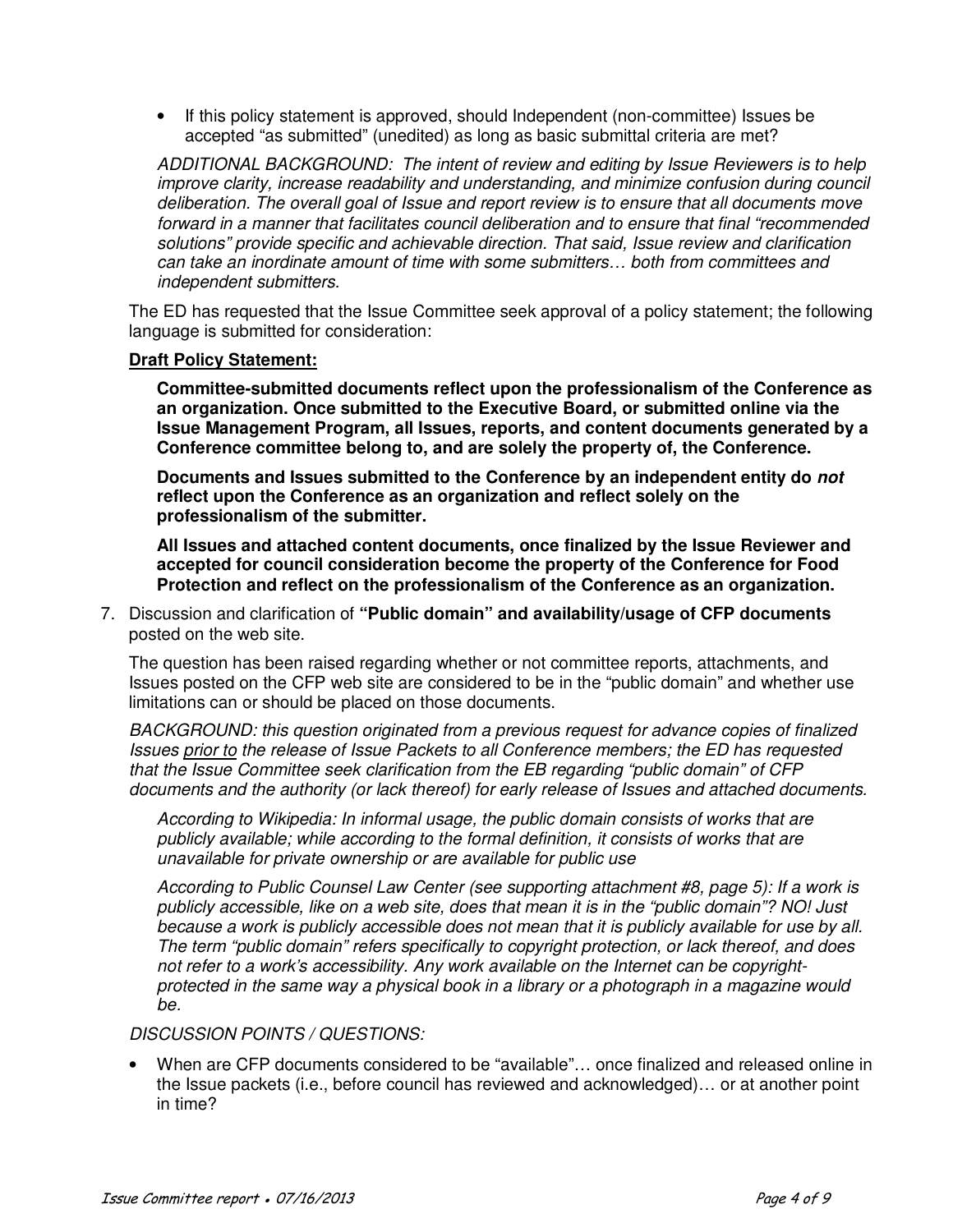• Does the CFP web site need to modify existing statements regarding "copyright protection" or approved usage of CFP documents?

## **The "Conference-Developed Guides and Documents" page of the web site states:**

*As a result of the Issue Submission process, including deliberation and acceptance, the Conference for Food Protection may form a Committee that is charged with producing a guidance document related to retail food safety.* 

*The guidance documents are drafted through a representative Committee process and submitted back to the Conference for final review and approval. The guidance documents may be used by the FDA, other regulatory agencies, and the food industry and may be referenced in the Food Code. They are available to any interested parties.* 

### **The "footer" on each web page states:**

*Copyright © 2000-2013, Conference for Food Protection. All Rights Reserved.*

8. Clarification of **authority of committee charges and authority to speak on behalf of the Conference**.

*BACKGROUND: Issue "recommended solutions" generally direct "the Conference" to take some action… such as writing a letter to a federal agency or modifying a governing document. This has been interpreted to mean that the action will be completed by the Conference Chair. There are some members that take a more liberal interpretation and believe that a committee has the authority to speak on behalf of the Conference if so directed within their charge.* 

A search of the CFP governing documents could find NO single statement that clarifies "who" has the authority to speak on behalf of the Conference. CFP documents state the following:

**Constitution and Bylaws,** *Article VI Duties of the Chair, Section 11. The Chair shall perform all other responsibilities and duties as detailed in the Conference Chair position description.* 

**Conference Chair Position Description***: Conducts the following duties as Conference Chair:* 

- *iv. Assists the new Conference Chair in compiling the final Conference recommendations for the FDA and USDA and submits letters to the FDA and USDA outlining these recommendations within forty five (45) days of the conclusion of the biennial meeting.*
- *v. Meets with the leadership of the FDA, USDA, CDC and other national organizations.*
- *vi. Upon request, represents CFP at national meetings.*

**Conference Procedures***, IX. Conference Recommendations Relating to FDA Food Code: Conference recommendations to State and local governments and others that pertain to retail food protection matters and that may therefore have relevance to the FDA Food Code are conveyed to the FDA in the following manner.* 

*1. The Conference Chair will convey to the FDA and USDA any recommendations that relate to the Food Code within 45 days of the CFP Biennial Meeting.* 

### **Biennial Meeting Information Manual: After the Biennial Meeting**

*After the Conference meeting, a summary of the Proceedings of the Conference is provided to all Conference members via the web site.* 

*The Conference Chair, in cooperation with the past Council Chairs, communicates the Conference recommendations to the applicable federal agency. Pursuant to Memoranda of Understanding, the agencies provide timely responses with their position on each Issue.* 

### *DISCUSSION POINTS / QUESTIONS:*

• Is it appropriate to write an Issue charge that directs a committee to take action on its own... without final edits or recommendations going through the report-back process at the next Biennial Meeting or through the EB for approval? If yes, Issue Reviewers and Council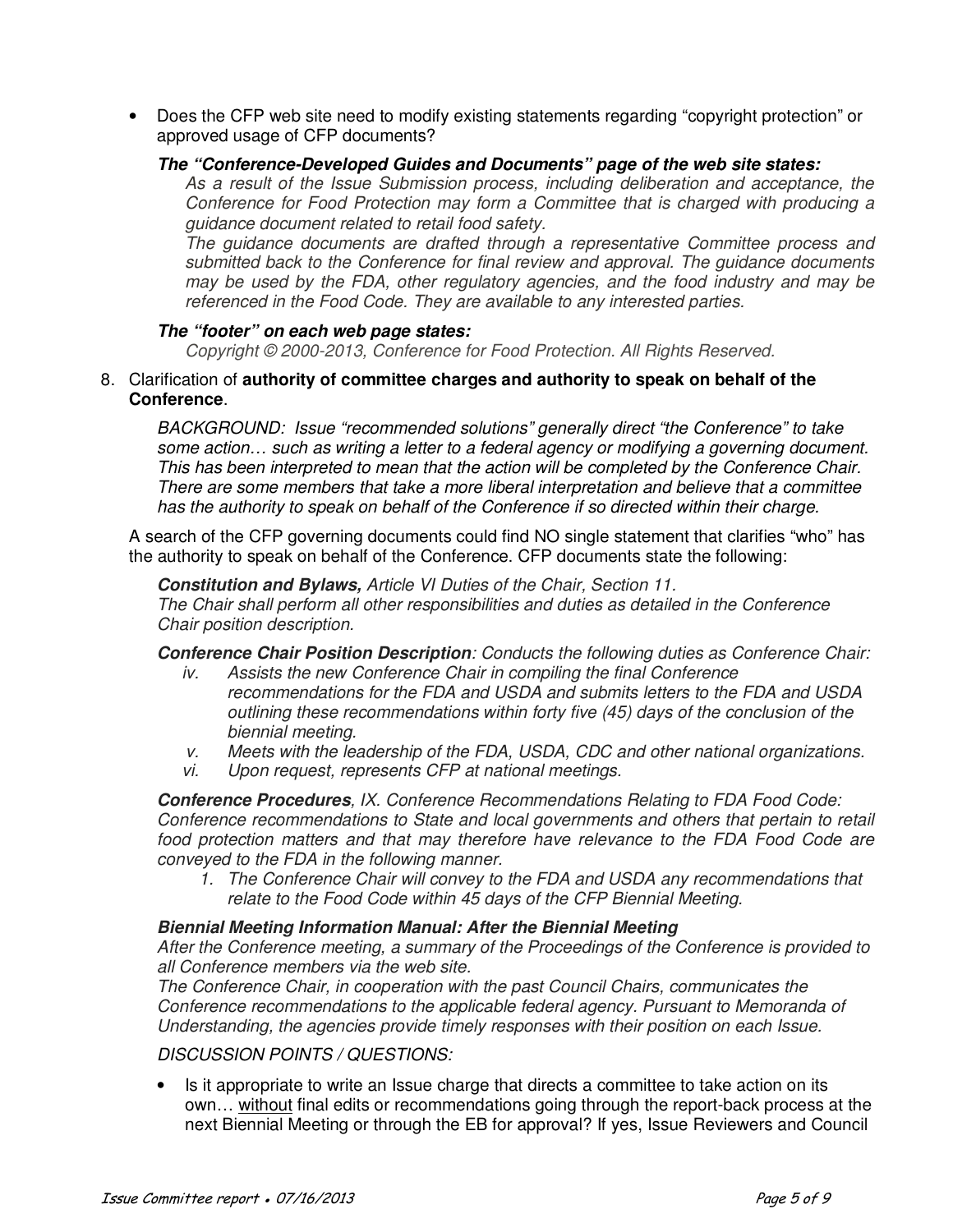Chairs will need specific direction on the parameters when such a charge can be assigned to a committee; without direction, the intent may be interpreted differently by each council. *Examples for discussion:* 

- o *"XYZ Committee is charged to work with the FDA to make changes to the Food Code relative to ABC"*
- o *"XYZ Committee is charged to make final editorial revisions to the following council approved documents…"*
- o *"Prior to posting on the FDA and CFP web sites, XYZ Committee Chair to work with the FDA to include final revisions to the ABC document as follows…*
- o *"XYZ Committee is charged to send a letter to the FDA requesting changes to the Food Code relative to ABC."*
- Is a modification to the governing documents needed to clarify authority to speak on behalf of the Conference? If yes, request the EB charge the Constitution and Bylaws/Procedures Chair to draft appropriate language for submittal as an Issue at the 2014 Biennial Meeting.
- 9. Request that the final EB approved version of the following new or revised documents be **posted on the CFP web site by September 1, 2013; removing ALL old documents and replacing with new.** Final documents will be provided to the ED and EA by the Issue Co-chairs in Word, Excel, and PDF as appropriate:
	- a. **Abbreviated Committee Report and Issue Review Process** (approved by EB in May 2013)
	- b. **Committee Final Report** template and instructions
	- c. **Committee Final Report** template (without instructions)
	- d. **Committee Periodic Status Report** template and instructions
	- e. **Committee Periodic Status Report** template (without instructions)
	- f. **Issue Review Process and Checklist Committee Issues**
	- g. **Issue Review Process and Checklist Independent (non-committee) Issues**  document will be developed by the Issue Co-Chairs by editing the approved committee Issue checklist to remove topics and requirements specific to CFP committees.
	- h. **Terms and Conditions for Issue Submission**
	- i. **Issue Attachment Limitations**
	- j. **Late Issue Submission Policy**
	- k. Revised Position Description Statements:
		- i. **Council Chair**
		- ii. **Council Vice Chair**
		- iii. **Committee Chair**
		- iv. **Issue Chair**
		- v. **Constitution and Bylaws/Procedures Chair**

## 10. **Reminder: Important upcoming Issue related dates**

| September 2013   | Conference call between all Committee Chairs, Council Chairs and Vice<br>Chairs, Issue Co-Chairs, and ED |
|------------------|----------------------------------------------------------------------------------------------------------|
| October 2013     | Submission templates and instructions available on CFP web site                                          |
| December 6, 2013 | Due date for draft committee reports and committee Issues to be<br>submitted for preliminary review      |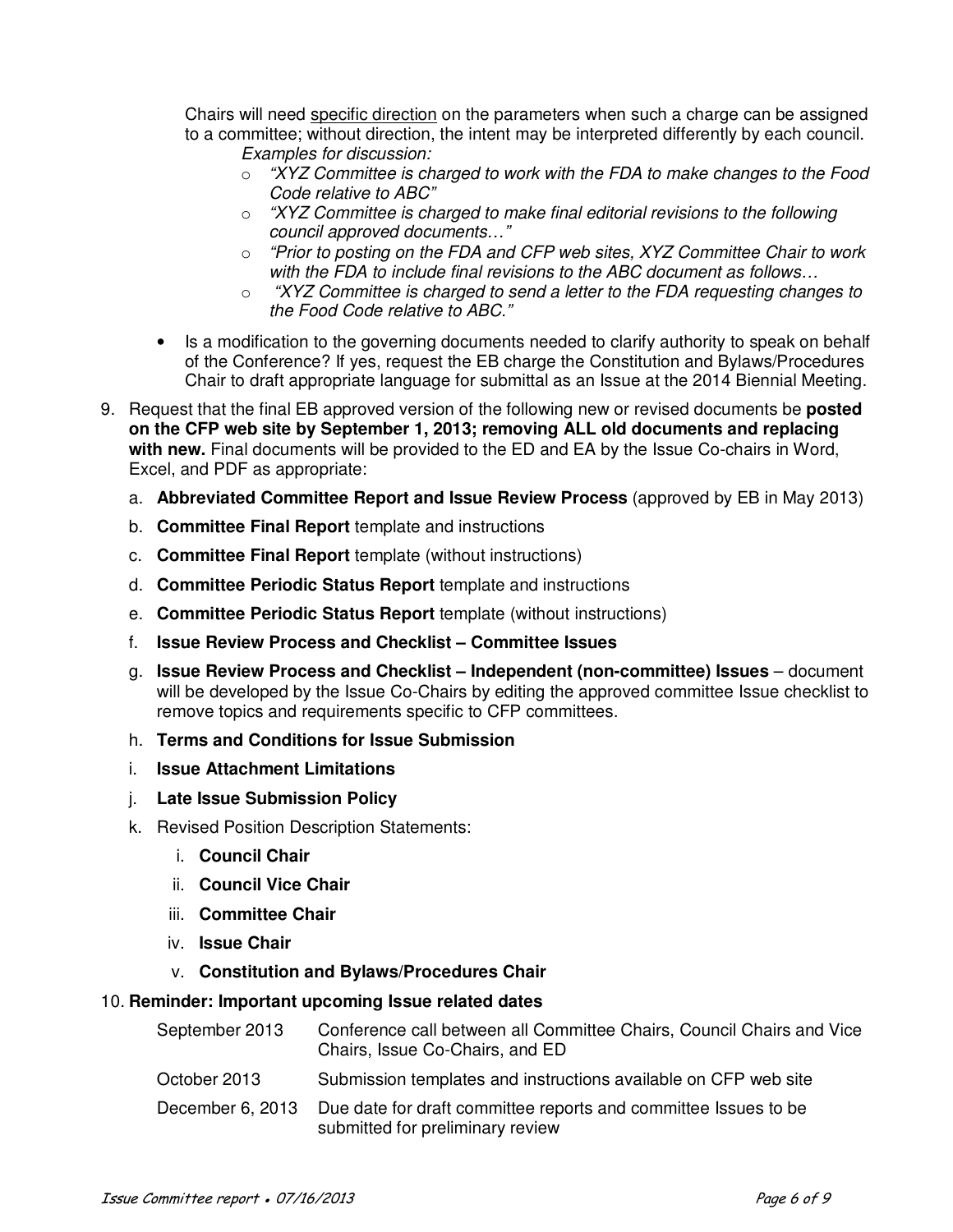| January 6, 2014               | Online Issue submission opens                                                                                               |
|-------------------------------|-----------------------------------------------------------------------------------------------------------------------------|
| January 24, 2014              | Issue Submission deadline (mandated not less than 90 days prior to<br>biennial meeting) – online process closes at 9 PM EST |
| 3 <sup>rd</sup> week February | Target date to finalize all Issues                                                                                          |
| March 1, 2014                 | Target date to send Issues to Issue Committee for assignment to council                                                     |
| March 7, 2014                 | Deadline date for Issue Committee to finalize Issue council assignments                                                     |
| March 21, 2014                | Mandated date for Issue Packets to be made available by ED                                                                  |

11. **Reminder: Executive Board members are asked to provide clear and specific direction to the Conference Chair** if there is a need to return any committee report submitted to this meeting for further information or clarification (as stated in the *CFP Procedures Manual*).

## **Progress Report / Committee Activities with Activity Dates (since last report):**

- Information requested by, and submitted to, the ED:
	- $\circ$  Suggested revisions to position descriptions as they relate to the Issue process
		- **Edits reviewed by the ED and Constitution and Bylaws/Procedures Chair**
		- Final recommendations for the following positions submitted to EB for approval **see attached documents** and "requested action for EB" (above):
			- Committee Chair
			- Council Chair and Vice Chair
			- Constitution, Bylaws, and Procedure Chair
			- Issue Chair
	- $\circ$  List of technical challenges with the Issue Management Program (IMP) for discussion with the consulting web master, Kevin Hamstra.
- Developed revised templates for *Committee Periodic Status Report, Committee Final Report*
	- o Preliminary edits submitted to and approved by the ED
	- $\circ$  Final draft submitted to the full Issue Committee for review and comment
	- o Final recommendations submitted to EB for approval **see attached documents** and "requested action for EB" (above)
- Developed format requirements for *Committee Members Roster* 
	- o Final draft submitted to the ED for review
- Revised and expanded the *Issue Review Process and Checklist* **see attached document** and "requested action for EB" (above)
	- $\circ$  Final draft submitted to the full Issue Committee for review and comment
- Reviewed and revised various documents currently posted on the CFP web site related to the Issue process – **see attached document** and "requested action for EB" (above)
	- o Documents reviewed included:
		- **Terms and Conditions for Issue Submission**
		- Issue Attachment Limitations
		- Late Issue Submission Policy
		- Commercialism Policy Issue Acceptance and Rejection Criteria
	- $\circ$  Final draft submitted to the full Issue Committee for review and comment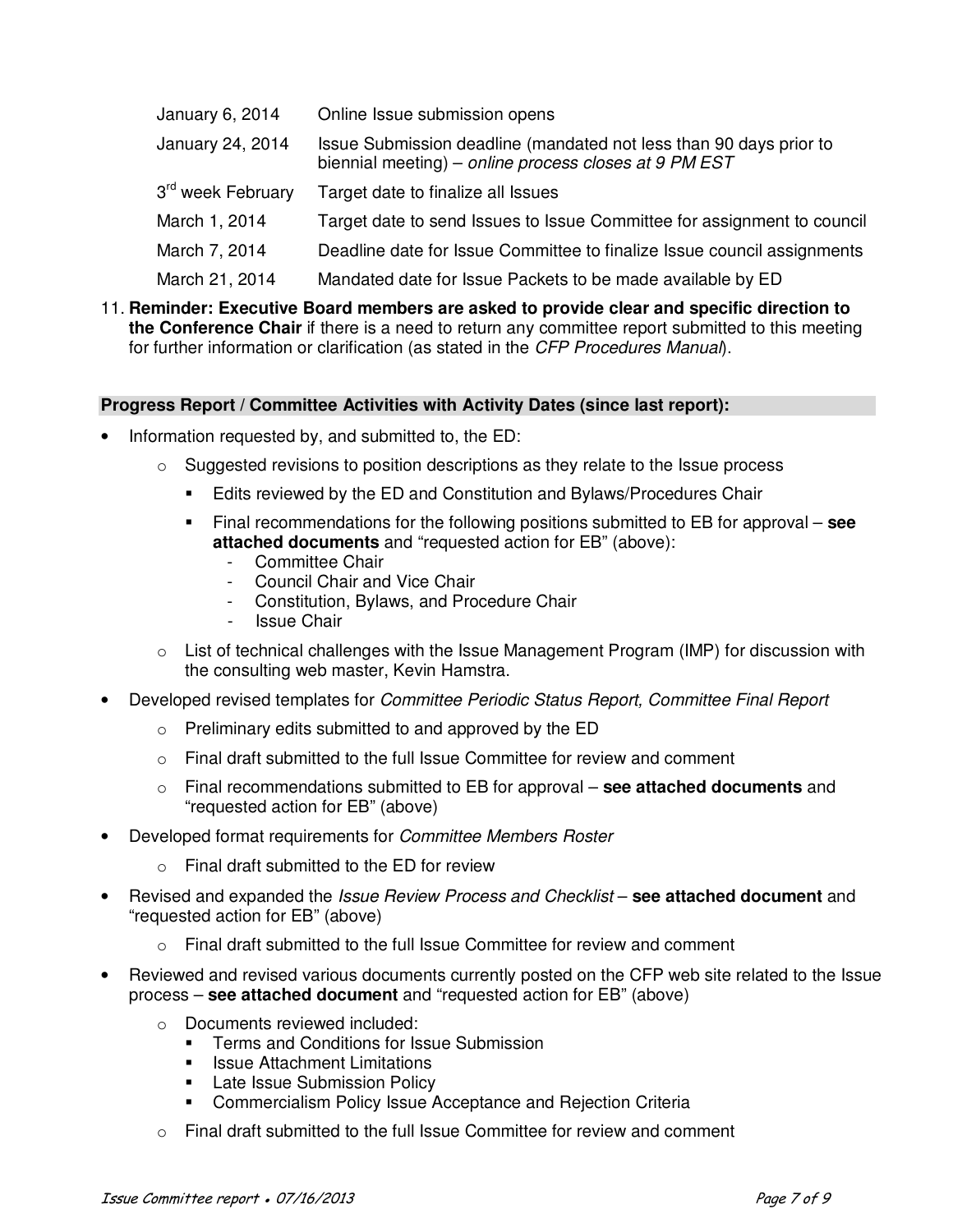- Drafted a new procedure on archiving of CFP documents **see attached document** and "requested action for EB" (above)
	- $\circ$  Final draft submitted to the full Issue Committee for review and comment
- Progress on activities towards meeting charges established via Issue 2012 II-008 *(status inserted in red/italics)*:
	- a. Complete the charge from Issue 2012 II-008 to "Expand Archive and Posting Capabilities of CFP Approved Documents" on the Conference web site and develop a process / procedure to ensure posting of all: – *draft procedure submitted with this report and addresses the three points below* 
		- i. Documents and attachments modified or edited after Issue packets are made available with reference to the original Issue number and attachment titles;
		- ii. Documents and attachments modified during and after council deliberations at the Biennial Meetings; and
		- iii. Final version of conference approved guides, documents, and presentations in both PDF and the original editable format.
	- b. Work with the Constitution, Bylaws, and Procedures Committee to review, consolidate, and update CFP governing documents, guidelines, and instructions regarding: – *activity ongoing; see Constitution, Bylaws/Procedures Committee Report for progress* 
		- i. Preparation, submission, and presentation of Issues, final committee reports, and Issue attachments. *– see revised Issue Review Process and Checklist submitted for approval with this report*
		- ii. Roles and responsibilities for each biennium. *no action to date; this charge will be completed during the upcoming Issue review process and presented in a report at the May 2014 EB meeting*
	- c. Review the CFP Commercialism Policy as it relates to Issue "attachments" (e.g., peer reviewed articles, industry sponsored studies, letters of recommendation, presentations). – *clarification on submitting letters of recommendation have been included in Issue submittal instructions; balance of charge pending recommendations from the "Ad hoc Committee on Standards for Documents Published on the CFP Web site"*
	- d. Develop a "masthead, flag, nameplate, or style guide" to readily identify approved and posted documents as belonging to the Conference. – see *draft archive procedure submitted with this report for format requirements*
- Future activities:

*NOTE: Items indicated as* **NEW** *are process improvements added for the first time with the upcoming Biennial Meeting* 

- a. By September 1, 2013
	- i. Review and edit the *Issue Submission Process* page on the CFP web site provide updated narrative specific to the 2014 Biennial Meeting to the ED and EA for posting
	- ii. Create an abbreviated version of the *Issue Review Process and Checklist* for Independent (non-committee) Issues
	- iii. Provide the ED and EA with final "clean" version of all documents identified above to be posted on the CFP web site
	- iv. Locate PDF examples of "good" reports and Issues (both committee and noncommittee Issues) to post on web site as examples